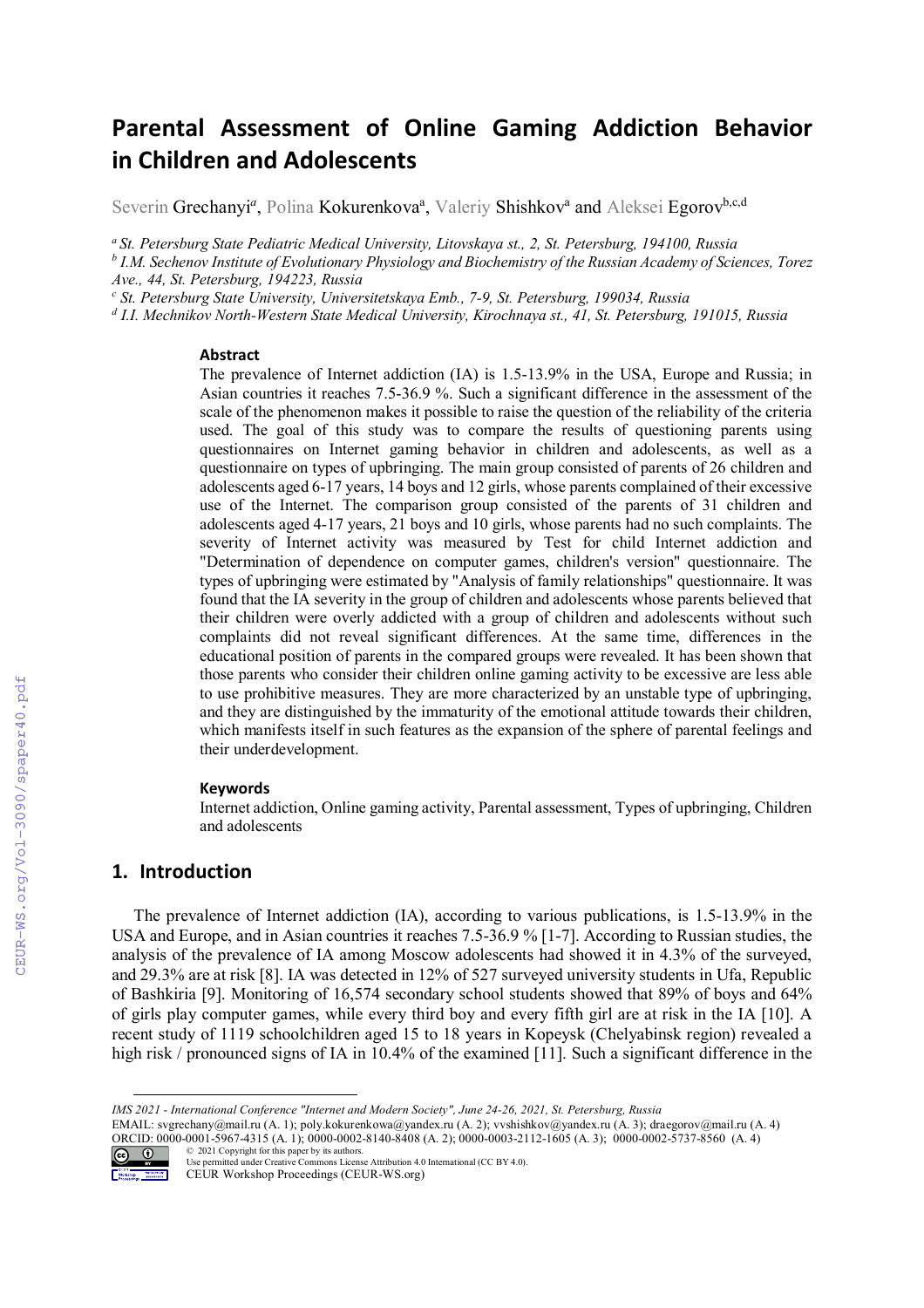assessment of the scale of the phenomenon makes it possible to raise the question of the reliability of the criteria used.

Various literature sources provide 2 main approaches to assessing the online gaming activity (OGA) of children and adolescents, each of which has its own advantages and limitations. This is a selfassessment based on questionnaires and an analysis of referrals to medical institutions based on complaints from parents (guardians, or other legal representatives). Most of the statistics presented are based on self-surveys of adolescents and young people. However, in the minds of a reflexive adolescent with an insufficiently formed personality boundary, the idea of his own behavior and his self-esteem often diverge. As a result, it is difficult for him to distinguish what is really happening to him or what is truly inherent in him from what others say about him.

If we consider the problem of OGA of children and adolescents from the perspective of parental perception, then we can say that the real scale of the "disaster" and their interpretation are sometimes confused here. Such a factor as the emotional rejection of the child, the rejection of his inherent authentic character traits leads to the fact that the child's playful hobbies irritate the parents, and their dominance in the child's life to the detriment of other activities (study, sports, etc.) gives rise to anxious expectation for the future. As a result, the true scale of OGA may be exaggerated, and a child may be called an "addict", "gamer", etc. for no apparent reason.

The literature has repeatedly pointed out that it is the parental interpretation of the pupils' Internet gaming activity that is a decisive factor in assessing their severity and consequences, and attributing this phenomenon either to behavioral deviation or to an established addictive disorder [12]. Dysfunctional family relationships, family conflicts, cold, dismissive, indifferent and restrictive parenting styles, and low family cohesion contribute to the negative perception of the child's online play activity. Moreover, these traits can increase the risk of developing IA [13-20]. On the other hand, a number of sources say that if a child is closely attached to the mother, then she is less likely to interpret his OGA as an addiction [21-22].

In turn, an authoritative parenting style is a protective factor against IA. Thus, the parent must be caring, protect his child, but respect his autonomy. [23].

There are many different classifications of games, the most popular are the following: by genre [24- 25], a narrative game or not [26], according to the main action - activity, search, imitation, logic [27].

The goal of this study was to compare the results of questioning parents using questionnaires on Internet gaming behavior in children and adolescents, as well as a questionnaire on types of upbringing. We compared the responses of parents who complained about excessive online activity of their children with those of parents who did not have such complaints. Thus, it was planned to find out to what extent the complaints made by parents about the excessive use of the Internet by their children really reflect the presence of dependent computer behavior, and not a consequence of rejection of the child's behavior style, a particular manifestation of which is a high enthusiasm for online games and absorption in them. We assumed that the use of rating scales, in contrast to spontaneously presented complaints, more objectively reflects the real state of affairs, since it is more based on test choices, is the result of rational understanding and logical analysis of the situation associated with the child's hobby.

# **2. Subjects and Methods**

The main group consisted of parents of 26 children and adolescents aged 6-17 years, 14 boys and 12 girls ( $\chi^2$ =0.154; p=0.695). Statistical data on age and gender are presented in Table 1. The inclusion criteria were: (1) parents complained of excessive use of the Internet, which led to their self-seeking help from a psychotherapist of the Children's Advisory Center of St. Petersburg State Pediatric Medical University; (2) availability of informed consent to fill out the questionnaires, (3) understanding the meaning of the questionnaire questions; (4) the absence in the course of preliminary screening, carried out on the basis of the research diagnostic criteria of ICD-10, diagnoses from headings F 00-89. Since at the time the parents filled out the questionnaires, the examination and follow-up continued, the diagnoses F90.0 Disturbance of activity and attention, F90.1 Hyperkinetic conduct disorder, F91.0 Conduct disorder confined to the family context, F91.3 Oppositional defiant disorder. The exclusion criteria were (1) the presence of other mental disorders from headings F 00-89 accompanying the main complaints, as well as a conscious request from the parents to search for a mental illness in the pupil –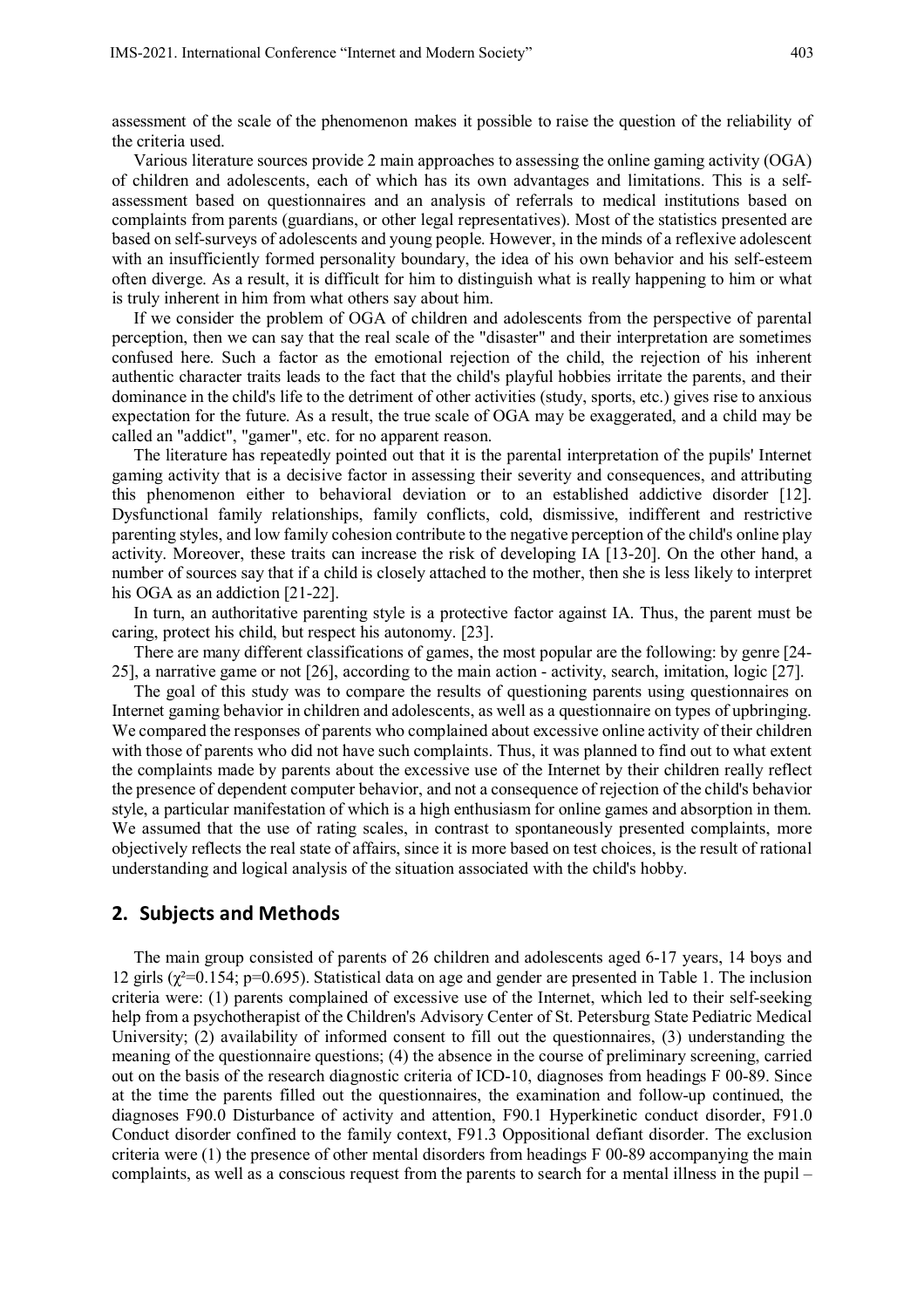a delegated falsified disorder (F68.12 – Munchausen syndrome by proxy); (2) refusal to continue the study.

Initially, 36 people were supposed to be surveyed. However, on the basis of concomitant symptoms F 00-89, 6 respondents (16.7%) were not included in the study. Based on the exclusion criterion, 4 respondents (11.1%) completed the survey ahead of schedule, whose questionnaire questions seemed "offensive" and "suspicious".

The comparison group consisted of the parents of 31 children and adolescents aged 4-17 years, 21 boys and 10 girls whose parents did not complain of excessive OGA. The comparison group is comparable in age, sex and the number of complete/incomplete families with the main group (Table 1).

Research methods. To assess the severity of Internet activity we used tests and methodologies elaborated and validated in Russian Federation:

1) "Test for child Internet addiction" (TCIA) [28]. Consists of 20 questions, graded 1-5 points. According to the author's approbation, a total score of up to 50 indicates a minimal risk of developing IA, 50-79 points - about a high risk of IA, 80 points and above - about clinically expressed IA.

2) Questionnaire "Determination of dependence on computer games, children's version" (DDCG) [29] Consists of 17 questions, each of which is assessed yes / no. If the total score exceeds 3, then this is regarded as addictive play behavior.

3) Questionnaire "Analysis of family relationships" (AFR) [30]. The questionnaire consists of 130 items, each of which is assessed yes/no. Children's (for 3-10 years old) and adolescent (11-21 years old) variants of the questionnaire are similar in the number of questions and their content, the differences concern age-determined nuances of the wording. As a result, 20 main characteristics (scales) of the parent's upbringing position in relation to the child/adolescent are assessed.

All three presented questionnaires were completed by mothers. Currently existing methods for children and adolescents in the Russian Federation provide an opportunity to evaluate online activity and game dependent behavior separately.

Clarification of complaints was conducted with parents in the format of a clinical interview. The parent was offered a free style of presenting complaints. To structure the interview, the researcher proposed three main open-ended questions: "What is happening to the child?", " What is the reason for these difficulties?", "How does he / she react to your advice/comments?"

In this work, the taxonomy developed by Kutaliev was used. This author proposed to divide games into the following genre groups: action (shooters, martial arts, arcades, etc.), simulations, adventures, strategies, puzzles, role-playing and mixed games [25].

Statistical processing was carried out using the  $\chi^2$  goodness-of-fit test, the Mann-Whitney nonparametric U test, for the parametric data of the Student's t-test. To check the normal distribution, the indicators of skewness and kurtosis and their standard errors were used. Significance level –  $p \le 0.05$ .

# **3. Results and Discussion**

Among the online games used by children and adolescents, the leading genre groups were the following: action (23 people), strategy (7 people), puzzles (2 people). The obtained data regarding genre groups can be correlated with the previous publications. According to various sources, shooters (a subgenre of the genre group - action) are preferred by 19.8 - 96% of all players [31-32]. Strategy is a less popular genre, although there are works in which players report this genre group as one of the leading [33]. The division of players according to genre is an important predictor. There are publications that report that among all players, those who resort to shooters are more likely to become pathological gamers [34], or separately to MMORPG (role-playing games) [35].

Parents complained about the inability to control both the content and the temporal characteristics (duration, time of day) of their children OGA. The content of the games appeared to be "stupid", "empty", "unintellectual", "shocking". At the same time, in the words of some parents, the latent delight and joy sounded like a dissonance that the child knows how to use such complex technologies. That is, an internally contradictory attitude towards the hobby of children was often revealed. Parents' attempts to control the time and duration of children's play behavior ended in open confrontation, in which the child usually won. The imperative to "immediately stop playing" on a computer or tablet usually leads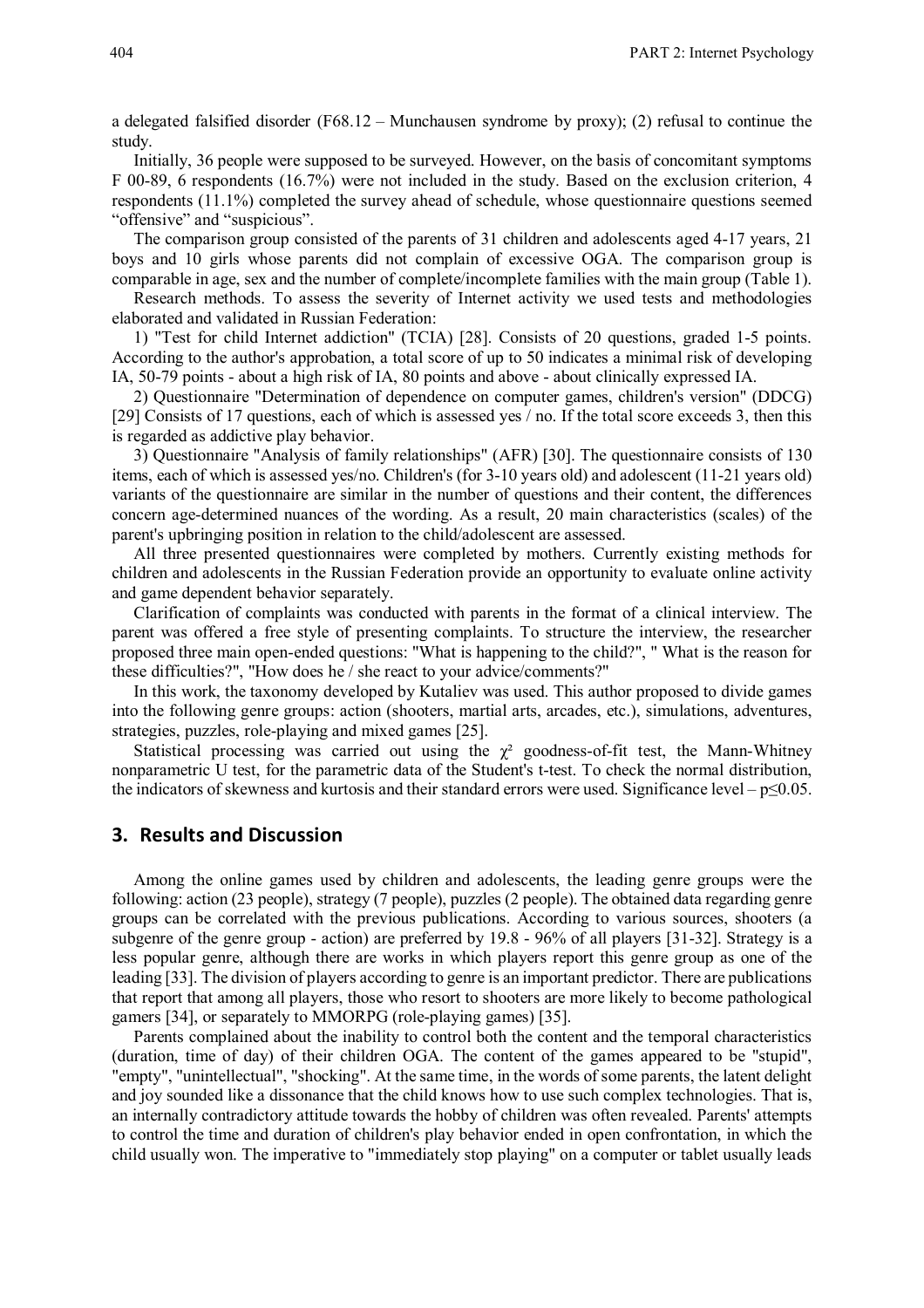to a violent affective reaction on the part of the child that goes beyond what is permitted – rudeness, boorishness towards parents and even foul language.

The peculiarity of complaints made by parents about excessive use of the Internet was their close intertwining with manifestations of behavioral deviations. Along with complaints about the online activity of children, parents pointed to a number of concomitant behavioral disorders, such as restlessness, excessive mobility, inability to concentrate for a long time when doing school and homework, disobedience, protest behavior, provocation of quarrels and conflicts with parents, siblings and peers. It was noted that it was impossible to force the child to carry out daily duties, the experience of discomfort in the school environment and among peers, refusal to attend school, and tension in communication with teachers. Children and adolescents usually did not tolerate criticism in their address, in response to any comment, screams and scandals were observed. There was an increased sensitivity to any negative assessment of their actions. When analyzing the family situation, it was revealed that the parents, in principle, could not influence the child, prohibitions and punishments were ineffective.

Since at the time of the survey, no patient had undergone a final examination and the follow-up time was not necessary for the diagnosis, information on the diagnosis profile was not provided. Hypothetically, children were supposed to have F90.0 Disturbance of activity and attention, F90.1 Hyperkinetic conduct disorder, F91.0 Conduct disorder confined to the family context, F91.3 Oppositional defiant disorder. The peculiarity of the studied sample consisted in the fact that none of the patients had manifestations of antisocial, aggressive, illegal (delinquent) behavior, including in the peer group – diagnoses F91.1 Unsocialized conduct disorder and F91.2 Socialized Conduct Disorder.

#### **Table 1**

Characteristics of age, gender, family, Internet-addicted and gambling-addicted behavior in the main group and the comparison group

| <b>Characteristics Total</b> | <b>Total (N=57)</b> | Main group<br>$(N=26)$ | Comparison<br>group ( $N = 31$ ) | <b>Differences</b> |
|------------------------------|---------------------|------------------------|----------------------------------|--------------------|
| Age M (sd)                   | 11.58 (4.23)        | 12.13 (3.71)           | 11.00 (4.62)                     | t=1.028            |
| min-max, years               | $4 - 17$            | $6 - 17$               | $4 - 17$                         | $p = 0.318$        |
| Gender                       |                     |                        |                                  |                    |
| female                       | 22 (38,6%)          | 12 (46.1%)             | 10 (32.3%)                       | $\chi^2$ =1.152    |
| male                         | 35 (61.4%)          | 14 (53.8%)             | 21 (67.7%)                       | $p=0.283$          |
| Family                       |                     |                        |                                  |                    |
| Full                         | 34 (59.6%)          | 17 (65.4%)             | 17 (54.8%)                       | $\chi^2$ =0.653    |
| Incomplete                   | 23 (40.4%)          | 9(34.6%)               | 14 (45.2%)                       | $p = 0.519$        |
| Total score TCIA. Me         | 34.00 [24.00;       | 28.00 [21.75;          | 34.00 [25.00;                    | p=0.348 U          |
| $[Q1; Q3]$ , min-max,        | 43.00 0-72          | 43.00 0-70             | 49.00] 20-72                     | Mann-              |
| points                       |                     |                        |                                  | Whitney            |
| Total score DDCG, Me         | $2.00$ [1.00;       | $2.50$ [1.00;          | $2.00$ [1.00;                    | p=0.809 U          |
| $[Q1; Q3]$ , min-max,        | $5.00]$ 0-16        | $5.00] 0-10$           | $5.00]$ 0-16                     | Mann-              |
| points                       |                     |                        |                                  | Whitney            |

Table 1 shows that the main group and the comparison group did not differ in the median values of the Internet addiction scales ( $p=0.348$  according to U Mann-Whitney criteria) and dependence on games (p=0.809 according to U Mann-Whitney criteria). That means that children and adolescents whose parents complained about excessive use of online games did not differ in objective signs of the severity of addictive behavior from their peers whose parents did not present such complaints. Moreover, both in the main group and in the comparison group, the scale indices were within the reference values (for TCIA it is less than 50 points, for  $DDCG - 3$  or less points), which indicates not only the absence of clinical signs of IA, but about the absence of the risk of its formation. Thus, an objective scale-rating assessment of the true scale of online activity of patients suggests that parental complaints about excessive use of Internet games in our case were the result of erroneous interpretation.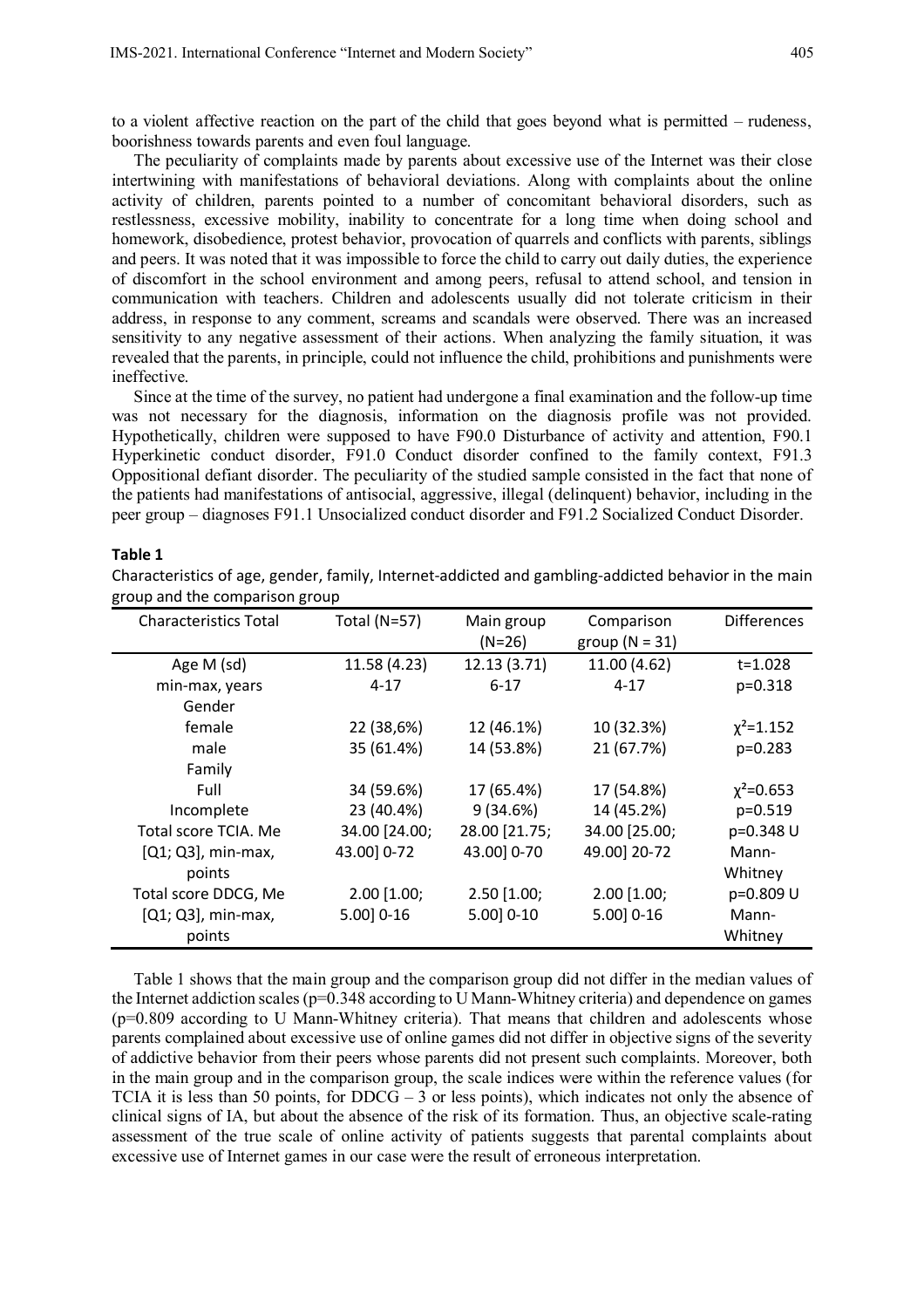# **Table 2**

Types of upbringing according to the "Analysis of family relationships" questionnaire in the main group and the comparison group

| Types of upbringing                         | Total                         | Main group                    | Comparison                       | <b>Differences</b> |
|---------------------------------------------|-------------------------------|-------------------------------|----------------------------------|--------------------|
| Me [Q1; Q3], min-                           | $(n=57)$                      | $(n=26)$                      | group ( $n=31$ )                 | up to U            |
| max, points                                 |                               |                               |                                  | Mann-Whitney       |
|                                             |                               |                               | 4.0 [1.75; 4.25] 0-              | p=0.445            |
| Hyperprotection                             | 4.00 [2.00; 5.75]<br>$0 - 10$ | 4.00 [2.00; 6.00]<br>$0 - 10$ | $\overline{\phantom{0}}$ 8       |                    |
| Hypoprotection                              | 2.00 [1.00; 3.00]             | 2.00 [1.00; 3.00]             | 2.50 [1.00; 4.00]                | p=0.880            |
|                                             | $0 - 9$                       | $1 - 7$                       | $0-9$                            |                    |
| Indulgence                                  | 2.00 [3.00; 4.00]             | 3.00 [2.00; 5.00]             | 3.00 [2.00; 4.00]                | p=0.329            |
|                                             | $0 - 9$                       | $0-9$                         | $1-6$                            |                    |
| Ignoring the needs of                       | $0.00$ $[0.00; 1.00]$         | $0.00$ [0.00; 1.00]           | $0.00$ [0.00; 1.00]              | p=0.449            |
| the child                                   | $0 - 4$                       | $0 - 3$                       | $0 - 3$                          |                    |
| Excessive                                   | 1.00 [0.00; 2.00]             | 1.00 [0.00; 2.00]             | 1.00 [0.00; 2.00]                | p=0.649            |
| requirements-duties                         | $0 - 5$                       | $0 - 5$                       | $0 - 4$                          |                    |
| Lack of                                     | 2.00 [1.00; 3.00]             | 2.00 [1.00; 3.00]             | 2.00 [1.00; 3.00]                | p=0.826            |
| requirements-                               | $0-5$                         | $0-5$                         | $0-5$                            |                    |
| responsibilities                            |                               |                               |                                  |                    |
| <b>Excessive</b>                            | $1.00$ [1.00; 2.75]           | $1.00$ [0.00; 2.00]           | 2.00 [1.00; 3.00]                | p=0.013            |
| requirements-                               | $0-5$                         | $0-5$                         | $0-5$                            |                    |
| prohibitions                                |                               |                               |                                  |                    |
| Lack of prohibition                         | 2.00 [1.00; 2.75]             | 1.00 [2.00; 3.00]             | $1.00$ [1.00; 2.00]              | p=0.285            |
| requirements                                | $0 - 4$                       | $0 - 4$                       | $0 - 4$                          |                    |
| <b>Excessive sanctions</b>                  | 1.00 [0.00; 1.00]             | 1.00 [0.00; 1.00]             | $0.00$ $[0.00; 1.00]$            | $p=0.164$          |
|                                             | $0 - 4$                       | $0 - 4$                       | $0 - 3$                          |                    |
| Minimum sanctions                           | 3.00 [2.00; 4.00]             | 3.00 [2.00; 4.00]             | 2.50 [1.75; 4.00]                | p=0.687            |
|                                             | $0 - 5$                       | $0-5$                         | $0-5$                            |                    |
| <b>Unstable parenting</b>                   | $1.00$ [0.00; 3.00]           | 1.00 [0.75; 3.00]             | $0.00$ $[0.00; 2.00]$            | p=0.027            |
| style                                       | $0 - 5$                       | $0 - 4$                       | $0-5$                            |                    |
| <b>Expansion of the</b>                     | 1.00 [0.00; 2.00]             | 2.00 [1.00; 3.00]             | $0.00$ [0.00; 1.00]              | p=0.002            |
| sphere of parental                          | $0 - 7$                       | $0 - 7$                       | $0-6$                            |                    |
| feelings                                    |                               |                               |                                  |                    |
| Preference in a child                       | $0.00$ $[0.00; 1.00]$         | $0.00$ [0.00; 1.00]           | $0.50$ [0.00; 1.00]              | p=0.573            |
| / adolescent for                            | $0 - 3$                       | $0 - 3$                       | $0 - 3$                          |                    |
| children's qualities                        |                               |                               |                                  |                    |
| Educational                                 | 2.00 [0.25; 3.00]             | 2.00 [1.00; 4.00]             | 1.00 [0.00; 2.25]                | p=0.065            |
| uncertainty of                              | $0 - 5$                       | $0 - 5$                       | $0 - 5$                          |                    |
| parents                                     |                               |                               |                                  |                    |
| Phobia of loss of a                         | $0.50$ $[0.00; 1.00]$         | 1.00 [0.00; 2.00]             | $0.00$ $[0.00; 1.00]$            | p=0.222            |
| child                                       | $0 - 4$                       | $0 - 4$                       | $0 - 4$                          |                    |
| Underdevelopment                            | 1.00 [0.00; 2.00]             | 1.00 [0.00; 2.00]<br>$0 - 8$  | $0.00$ $[0.00; 1.25]$<br>$0 - 4$ | p=0.031            |
| of parental feelings<br>Projection onto the | $0 - 8$<br>1.00 [0.00; 2.00]  | 1.00 [0.00; 2.00]             | 1.00 [0.00; 3.00]                |                    |
| child of one's own                          | $0 - 5$                       | $0 - 5$                       | $0 - 4$                          | p=0.381            |
| undesirable qualities                       |                               |                               |                                  |                    |
| Making the conflict                         | $0.00$ $[0.00; 1.00]$         | $0.00$ $[0.00; 1.00]$         | $0.00$ [0.00; 1.25]              | p=0.542            |
| between spouses in                          | $0 - 5$                       | $0 - 4$                       | $0 - 5$                          |                    |
| the sphere of                               |                               |                               |                                  |                    |
| upbringing                                  |                               |                               |                                  |                    |
| <b>Preference for</b>                       | 1.00 [0.00; 2.00]             | 1.50 [0.75; 4.00]             | $0.00$ $[0.00; 2.00]$            | p=0.007            |
| female qualities in a                       | $0 - 4$                       | $0 - 4$                       | $0-4$                            |                    |
| child                                       |                               |                               |                                  |                    |
| Preferences in the                          | $0.00$ $[0.00; 1.00]$         | $0.00$ [0.00; 1.25]           | $0.00$ [0.00; 0.25]              | p=0.076            |
| child of male                               | $0 - 4$                       | $0 - 4$                       | $0 - 3$                          |                    |
| qualities                                   |                               |                               |                                  |                    |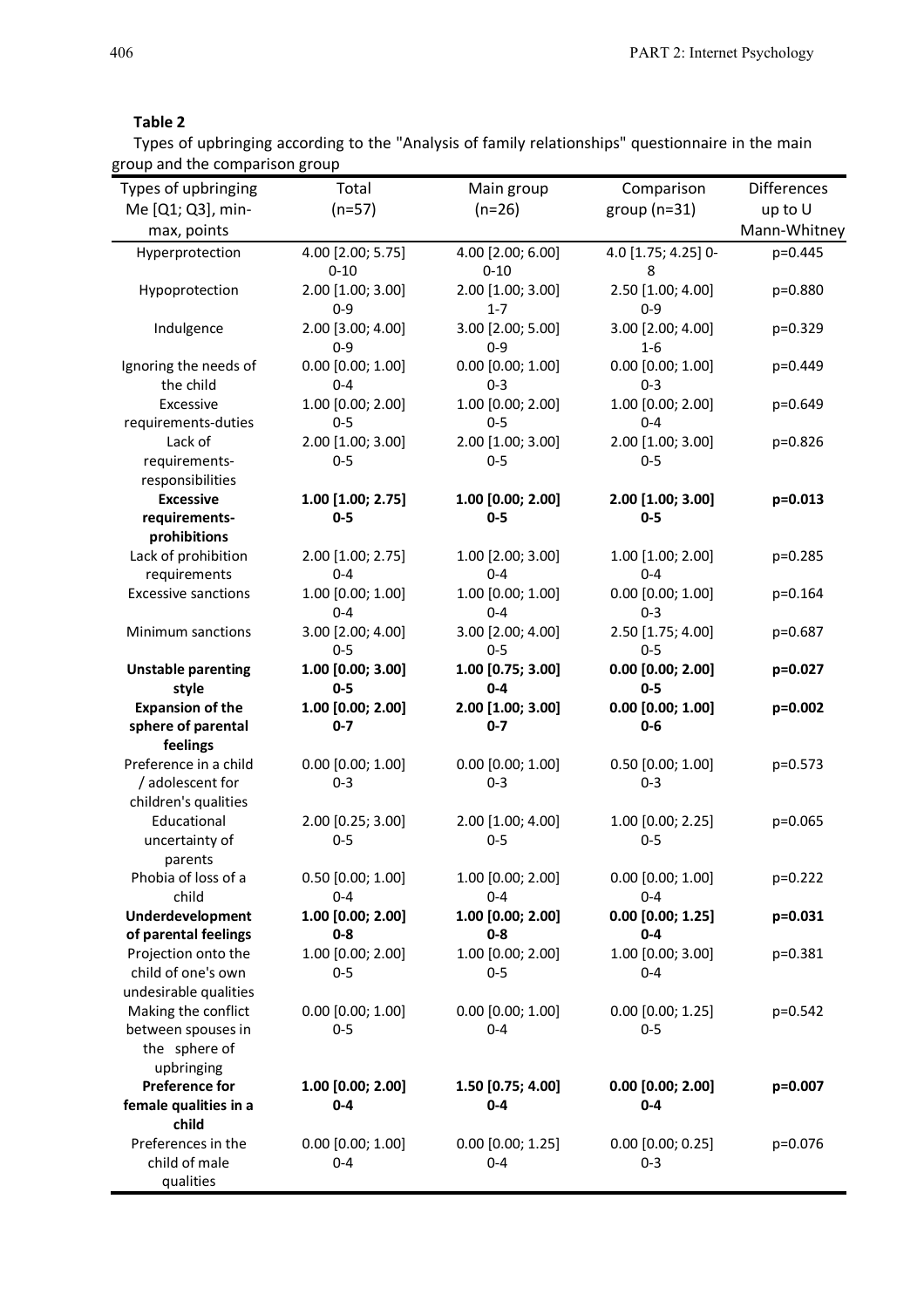Hypothetically this situation may be associated with a misunderstanding by parents of their children and, as a consequence, the interpretation of reactions of protest, stubbornness, emancipation for manifestations of addictive behavior, at the next stage, the results of studying the educational position in 2 compared groups were analyzed (Table 2).

It was revealed that in the main group the values of the scale "Excessive demands-prohibitions"  $(p=0.013)$  and higher than the values of the scales "Unstable style of upbringing" ( $p=0.027$ ), "Expansion of the sphere of parental feelings" ( $p=0.002$ ), "Underdevelopment of parental feelings" ( $p=0.031$ ) and "Preference for female qualities in a child" ( $p=0.007$ ). This shows that, compared to the reference sample, parents whose children's online gambling activity appeared to be excessive had a reduced use of prohibitive measures against their children. In general, this indicates to an insufficient formation of educational competence, a property that plays a key role in the formation of behavioral deviations in children [36].

In addition, in the main group, there was a high severity of characteristics reflecting the immaturity of the emotional component of the attitude of parents to children. This is, first of all, the expansion of the sphere of parental feelings - a property that indicates the instability and blurring of child-parental boundaries with a high desire on the part of the parents to "emotionally invest" in the child. Also significant is such a characteristic as the underdevelopment of parental feelings associated with insufficient knowledge of the inherent in the pupil of the authentic characterological properties and the desire to control his external behavior. In the context of our research, this may be an attempt to control the child's hobbies for Internet games through ineffective measures.

Such an educational characteristic as "Preference for female qualities in a child" is associated with a subconscious desire to have a calm, docile pupil, which indirectly indicates the presence of protest behavioral reactions in the studied contingent. Of great importance (to explain the results obtained) is the prevalence in the main group of an unstable style of upbringing, the role of which in the origin of dysfunctional parent-child relations has been repeatedly emphasized [37].

Probably, the feeling of anxiety, usually associated with low educational competence, was a direct source of exaggeration of the problem of Internet use. Not possessing effective ways of influencing children necessary to achieve results, in this case the desire for them to play less and learn more, parents justified their own educational incompetence by adding symptoms of addiction in children. This position of the parents is unconscious; it does not pursue the goal of stigmatizing the child. The criteria for delegated falsified disorder are excluded in this case.

## **4. Conclusion**

Thus, a comparison of the OGA severity of the group of children and adolescents whose parents believed that their children were overly addicted to online games with a group of children and adolescents where no such complaints were noted did not reveal significant differences. At the same time, in both groups, the indicators corresponded to the reference values both according to the methodology that assesses Internet activity and according to the questionnaire measuring the involvement in computer games. At the same time, differences in the educational position of parents in the compared groups were revealed. It has been shown that those parents who consider their children OGA to be excessive are less able to use prohibitive measures. They are more characterized by an unstable type of upbringing, and they are distinguished by the immaturity of the emotional attitude towards their children, which manifests itself in such features as the expansion of the sphere of parental feelings and their underdevelopment.

In general, the study conducted indicates the possibility of overdiagnosis of IA when collecting an objective anamnesis on the part of the parents. This echoes the findings of the Przybylski et al. [38] meta-analysis that the evidence linking Internet gaming disorder to game engagement was strong, but links to physical, social, and mental health outcomes were decidedly mixed, as well as the opinion of Markey and Ferguson [39] that for almost all kids and young adults, video games will be a normal part of their development. The overwhelming majority of people appear to be able to play video games while still balancing a productive work schedule and active social life.

Research limitations. The factors limiting the results obtained include: (1) a wide age range of the surveyed contingent, including both preschool children and adolescents, (2) involving only mothers in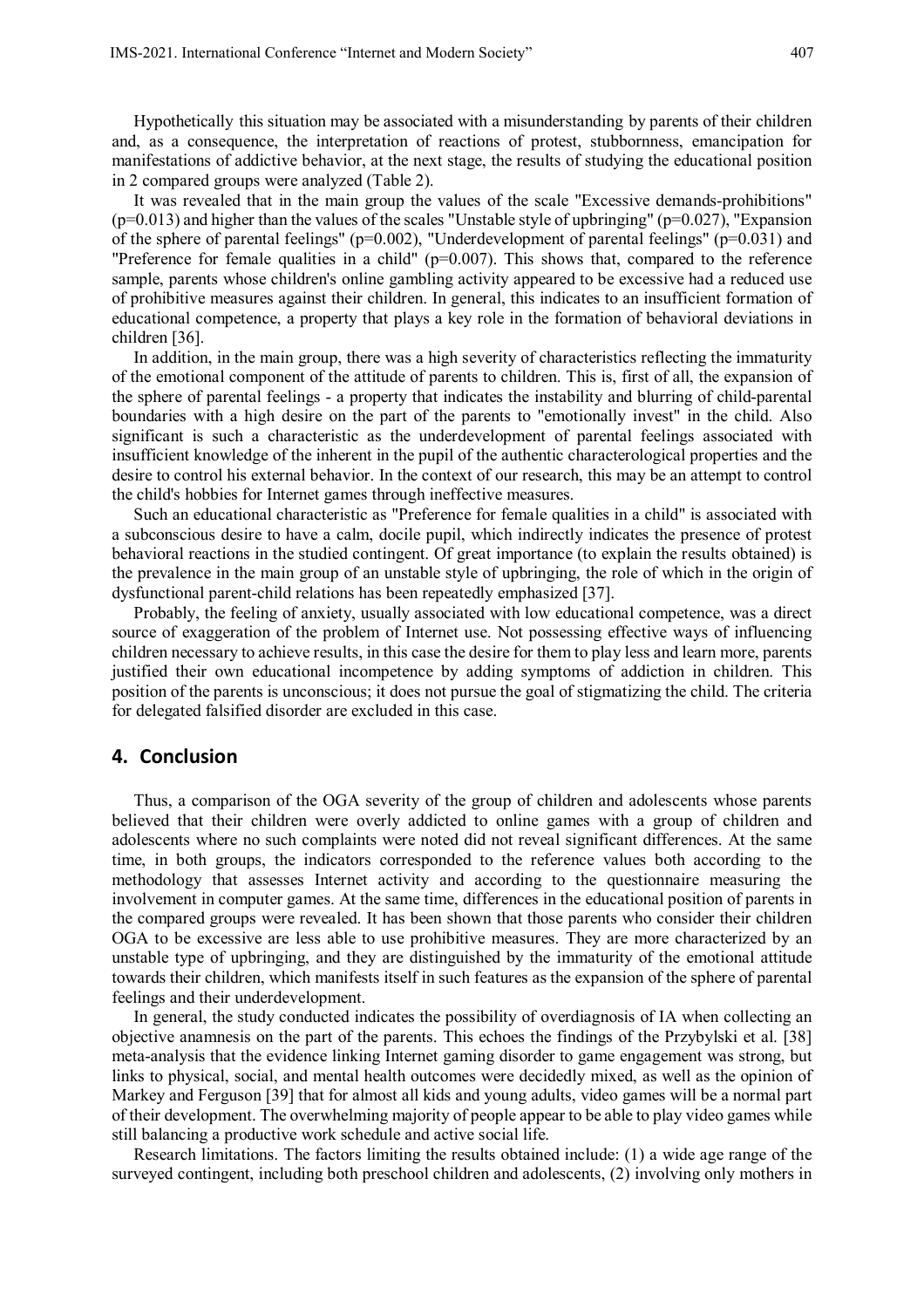the study, (3) using 2 scales to study the severity of online gaming behavior, separately to assess Internet activity, separately for the level of involvement in games.

## **5. References**

- [1] D. X. Y. Chia, et al., Prevalence of Internet Addiction and Gaming Disorders in Southeast Asia: A Meta-Analysis, Int. J. Environ Res Public Health 17.7 (2020) 2582. doi: 10.3390/ijerph17072582.
- [2] S. M. Ching, A. Hamidin, R. Vasudevan, M. S. Sazlyna, W. S. Wan Aliaa, et al., Prevalence and factors associated with internet addiction among medical students - A cross-sectional study in Malaysia, Med. J. Malaysia 72.1 (2017) 7-11.
- [3] Y. Egorov, V. A. Soldatkin, Internet Addiction: Clinical Diagnostic Markers and Approaches to Therapy: A Study Guide, Moscow, RUSAYNS, 2020. (In Russian).
- [4] K. Kawabe, F. Horiuchi, M. Ochi, Y. Oka, S. Ueno, Internet addiction: Prevalence and relation with mental states in adolescents, Psychiatry Clin Neurosci 70.9 (2016) 405-12. doi: 10.1111/pcn.12402.
- [5] B. Su, C. Yu, W. Zhang, Q. Su, J. Zhu, Y. Jiang, Father-Child Longitudinal Relationship: Parental Monitoring and Internet Gaming Disorder in Chinese Adolescents, Front Psychol 9 (2018) 95. doi: 10.3389/fpsyg.2018.00095.
- [6] C. W. Wang, C. L. Chan, K. K. Mak, S.Y. Ho, P. W. Wong, R. T. Ho, Prevalence and correlates of video and internet gaming addiction among Hong Kong adolescents: a pilot study, Scientific World 2014 (2014) 874648. doi: 10.1155/2014/874648.
- [7] A. Weinstein, M. Lejoyeux, Internet addiction or excessive internet use, Am J. Drug Alcohol Abuse 36.5 (2010) 277-83. doi: 10.3109/00952990.2010.491880
- [8] V. L. Malygin, N. S. Khomeriki, A. A. Antonenko, Individual psychological properties of adolescents as risk factors for the formation of Internet-dependent behavior, Medical psychology in Russia: electron. scientific. zhurn. 1.30 (2015). URL: http://mprj.ru/archiv\_global/2015\_1\_30/nomer10.php (In Russian).
- [9] L. R. Bakirov, Psychometric indicators of Internet addiction among students-computer users, Neurological Bulletin 47.2 (2015) 94-96. (In Russian).
- [10] E. S. Skvortsova, L. K. Postnikova, The prevalence and structure of Internet use among teenage students, Questions of drug addiction 4 (2015) 29-40. (In Russian)
- [11] V. Trusova, A. E. Kanashov, A. A. Angelovsky, E. L. Varakosova, T. S. Zhidkova et al. Gender differences in individual psychological characteristics in adolescents with different levels of manifestations of Internet-dependent behavior, Questions of narcology 4 (2020) 45-62. (In Russian).
- [12] G. Floros, K. Siomos, E. Dafouli, V. Fisoun, D. Geroukalis, Influence of parental attitudes towards Internet use on the employment of online safety measures at home, Stud Health Technol Inform 181 (2012) 64-70.
- [13] C. Bonnaire, O. Phan, Relationships between parental attitudes, family functioning and Internet gaming disorder in adolescents attending school, Psychiatry Research 255 (2017) 104–110. https://doi.org/10.1016/j.psychres.2017.05.030
- [14] X. Chi, L. Lin, P. Zhang, Internet Addiction Among College Students in China: Prevalence and Psychosocial Correlates, Cyberpsychol Behav Soc Netw. 19.9 (2016) 567-73. doi: 10.1089/cyber.2016.0234
- [15] T. W. H. Chung, S. M. Y. Sum, M. W. L. Chan, Adolescent Internet Addiction in Hong Kong: Prevalence, Psychosocial Correlates, and Prevention, J. Adolesc Health 64.6S (2019) 34-43. doi:10.1016/j.jadohealth.2018.12.016
- [16] M. Dufour, S. R. Gagnon, L. Nadeau, A. A. Légaré, É. Laverdière, Clinical profile of adolescents being treated for problematic internet use, Can J. Psychiatry 64.2 (2019) 136-144. doi: 10.1177/0706743718800698
- [17] D. T. L. Shek, X. Zhu, D. Dou, Influence of Family Processes on Internet Addiction Among Late Adolescents in Hong Kong, Front Psychiatry 10 (2019) 113. doi: 10.3389/fpsyt.2019.00113
- [18] A. Torres-Rodríguez, M. D. Griffiths, X. Carbonell, U. Oberst, Internet gaming disorder in adolescence: Psychological characteristics of a clinical sample, J. Behav Addict 7.3 (2018) 707- 718. doi: 10.1556/2006.7.2018.75